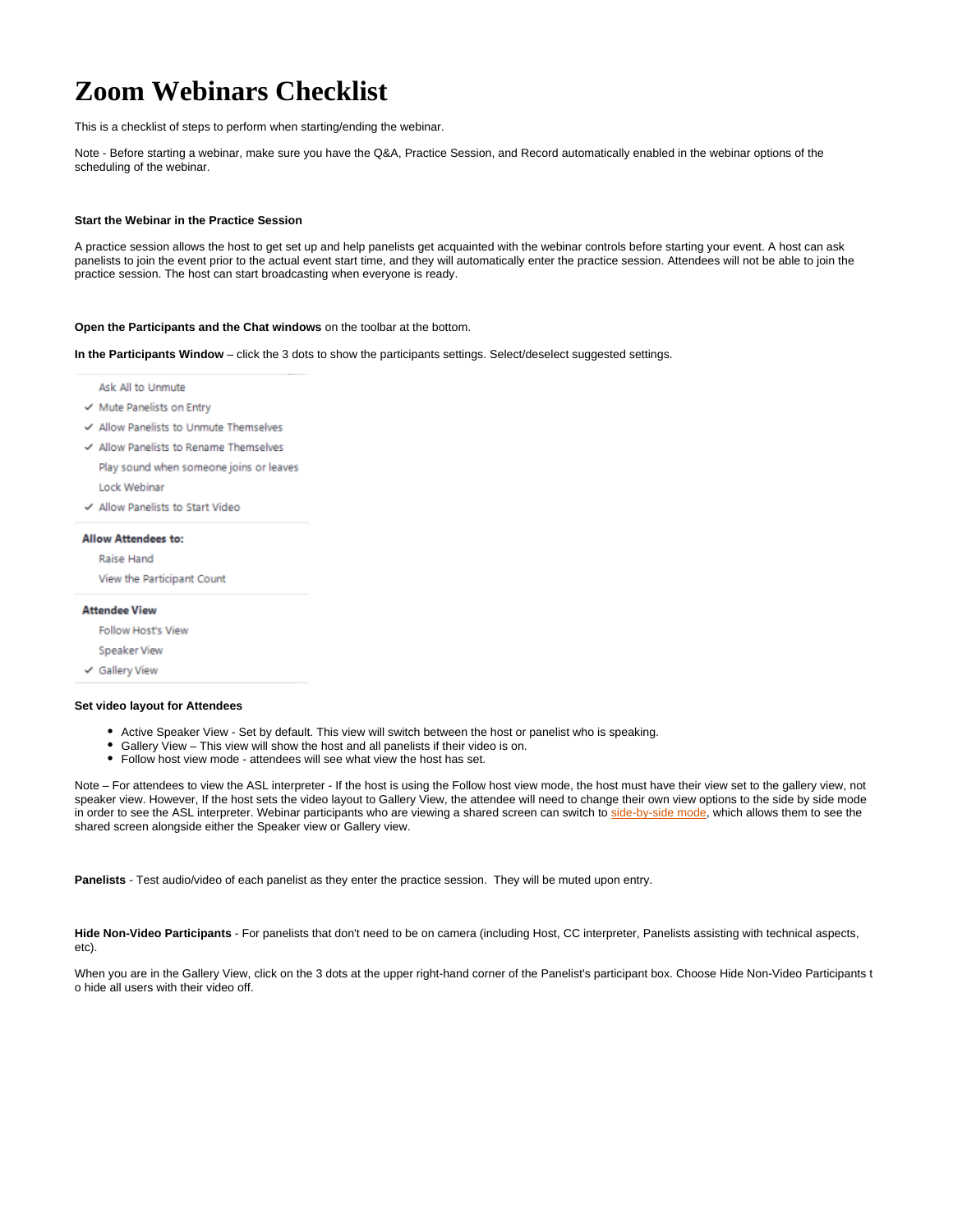

**In the Participants Window** – Assign Panelists roles – Co-Host, CC, etc.

|   | Participants (2)     |             |                               |    |  |
|---|----------------------|-------------|-------------------------------|----|--|
|   | Panelists (2)        |             | Attendees (0)                 |    |  |
|   |                      |             | Michael D Cameron (Host, me)  | ∦∕ |  |
| M | Mike (C<br>Chat      |             |                               |    |  |
|   |                      |             | Ask to Start Video            |    |  |
|   |                      | Make Host   |                               |    |  |
|   |                      |             | Make Co-Host                  |    |  |
|   |                      |             | Change Role to Attendee       |    |  |
|   | <b>Forbid Record</b> |             |                               |    |  |
|   |                      |             | Assign to type Closed Caption |    |  |
|   |                      | Rename      |                               |    |  |
|   |                      | Put on hold |                               |    |  |
|   |                      | Remove      |                               |    |  |

**Closed Captioning** - Opens the participant's window. Hover over the participant's name and click More, then Assign to Type Closed Caption.

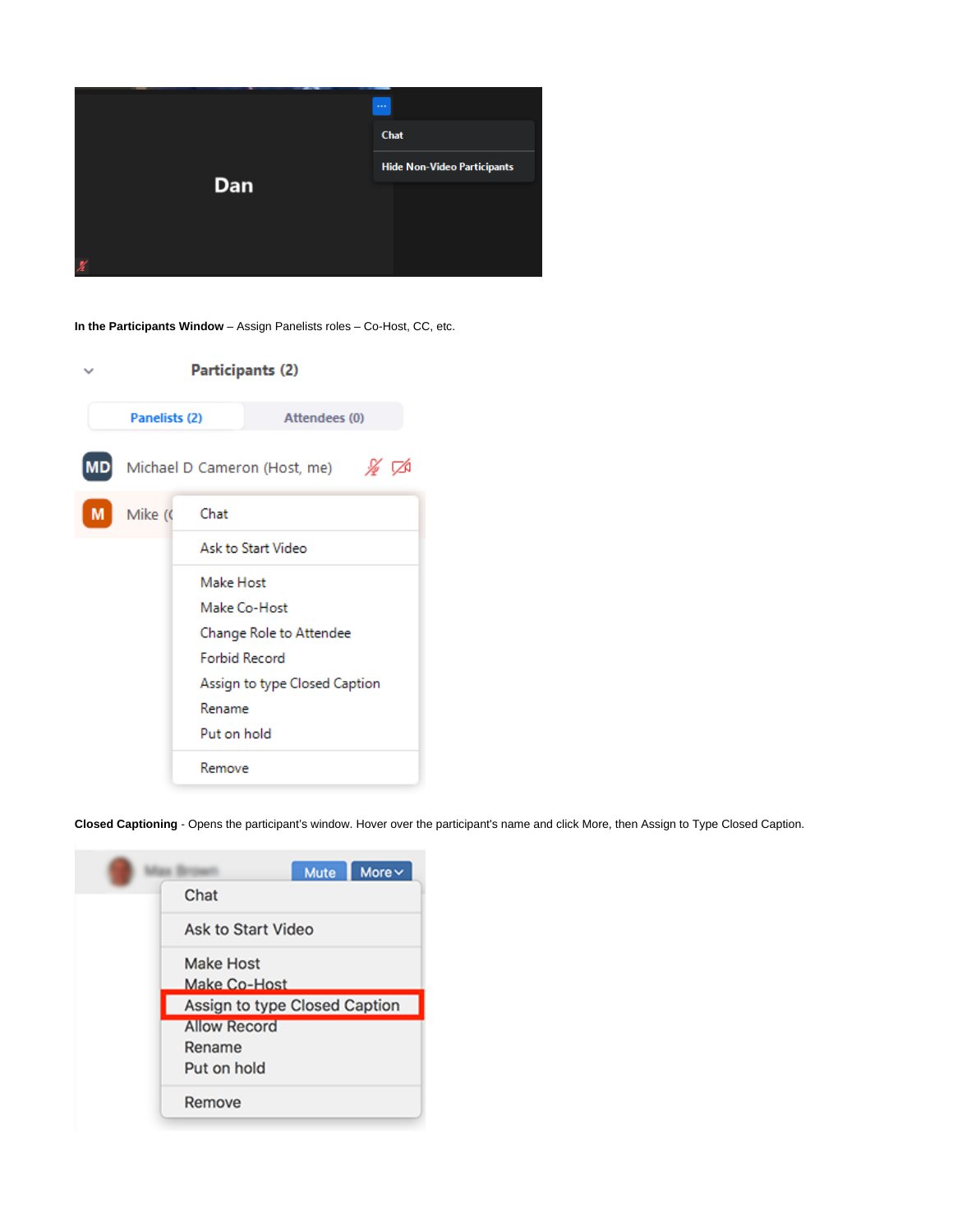**ASL** - The ASL Interpreter will need to have their webcam for the duration of the webinar.

In the Chat window, click on the 3 dots – Select Attendee Can Chat with No One. Host/Panelists can chat at any time. Host and Panelists can also send chats to make announcements to the panelists and attendees but attendees won't be able to respond.

| To: | All panelists $\sim$ |                             |  |
|-----|----------------------|-----------------------------|--|
|     | Type message         | Attendee Can Chat With:     |  |
|     |                      | No One                      |  |
|     |                      | All panelists               |  |
|     |                      | All panelists and attendees |  |
|     |                      |                             |  |

**Open the Q&A Window** – Click the settings dial – Unselect allow anonymous questions – Q&A won't show the name of the questionnaire in the reports for follow up. Also, select all Attendees to view – All questions.



**Recording** - Recommend Cloud Recording. Must be enabled in the Recording Settings found in the web portal. This step also needs to be enabled in the scheduling of the webinar. The recording will start automatically once the webinar begins broadcasting. The practice session will not be recorded. Stop recording or end webinar will stop the recording. The host will receive an email when the recording is finished processing.

# **End Meeting** - Will end the webinar.

 $700<sub>m</sub>$ 

**Reports** - After the webinar is finished, reports can be downloaded immediately following the webinar. Access reports from the web portal. Select Webinar.

| zoom<br>SOLUTIONS $\star$                | <b>PLANS &amp; PRICING</b><br><b>CONTACT SALES</b> |                                                                                |
|------------------------------------------|----------------------------------------------------|--------------------------------------------------------------------------------|
| Profile<br>Meetings                      | <b>Usage Reports</b>                               |                                                                                |
| <b>Webinars</b><br><b>Recordings</b>     | Usage                                              | View meetings, participants and meeting minutes within a specified time range. |
| <b>Settings</b>                          | Meeting                                            | View registration reports and poll reports for meetings.                       |
| <b>Account Profile</b><br><b>Reports</b> | Webinar                                            | View registration, attendee, performance, Q&A and poll reports for webinars.   |